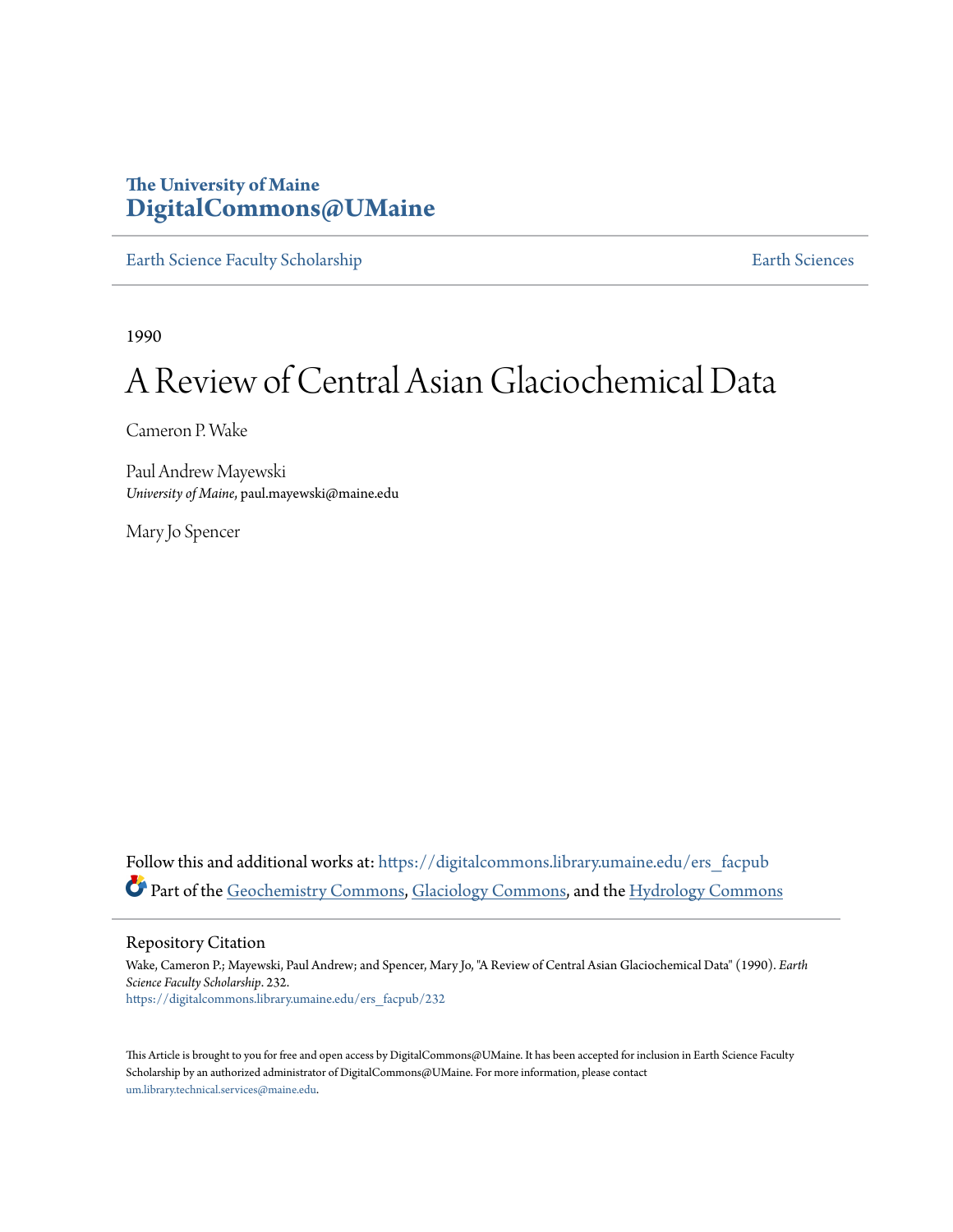# A REVIEW OF CENTRAL ASIAN GLACIOCHEMICAL DATA

by

Cameron P. Wake, Paul A. Mayewski and Mary Jo Spencer

(Glacier Research Group, Institute for the Study of Earth, Oceans and Space, University of New Hampshire, Durham, NH 03824, U.S.A.)

#### ABSTRACT

The glaciers of central Asia provide suitable locations from which to recover continuous, high-resolution glaciochemical records on a continental scale. Although the glaciochemical investigations undertaken to date in central<br>Asia are few in number and limited in terms of spatial Asia are few in number and limited in terms of coverage and length of record, some preliminary observations can be made concerning regional and seasonal trends in snow chemistry in this region.

The sodium chloride ratio for most snow samples collected in central Asia approaches the ratio found in sea water (0.86 in  $\mu$ eq kg<sup>-1</sup>), reflecting a marine source for these constituents. Sodium and chloride concentrations are, on average, 3-10 times higher in the Himalayas than in the Karakoram, demonstrating the greater influence of Karakoram, demonstrating the greater influence of monsoonal sources of moisture in the Himalayas. Very high sodium concentrations from Khel Khod Glacier probably reflect a local crustal source from surrounding ice-free areas. Low nitrate concentrations were found in snow collected from the southern margin of the Himalayas and high concentrations in snow deposited on the north margin of the Himalayas. This strong regional trend in the spatial distribution of nitrate suggests the influx of continental aerosols, rich in nitrate, originating from the arid regions of central Asia. High calcium concentrations measured in snow from Mount Everest and the north-west corner of China are also indicative of dust derived from the arid regions of central Asia. Very high sulfate concentrations found in snow from the Tien Shan and the Bogda Shan most likely reflect local anthropogenic sources. The altitude effect on isotopic composition is not apparent from snow samples collected in central Asia.

Understanding the processes which control the chemical content of snow, the local-to-regional scale complexities, and the seasonal variability are fundamental steps necessary<br>to assess the potential for recovering representative to assess the potential for recovering long-term glaciochemical records from central Asia.

#### INTRODUCTION

The recovery and analysis of snow and ice samples from appropriately located snow-pits and ice cores have proven extremely valuable in producing continuous records of atmospheric chemistry and climate (e.g. Lorius and others, 1985; Mayewski and others, 1986a). Furthermore, records from glaciochemical investigations are especially important when direct observations and measurements of the atmosphere are either spatially and/or temporally lacking.

The vast extent of glacierized regions in the high mountains of central Asia (Fig. I) provide several suitable locations from which to recover glaciochemical records. The recovery of snow and ice samples from elevations in the range of 4500 to 7000 m above sea level (a.s.1.) provides a unique opportunity to describe and understand atmospheric chemistry and processes in the free troposphere. Glaciochemical records can be used to identify patterns of regional circulation, sources of moisture, sources and distribution of chemical species in the atmosphere and regional fluxes of chemical species relatable to biogeochemical cycles (Mayewski and others, in press). Data sets



- 2 Sentik GlaCier, Ladakh, India Khel Khod Glacier, Kashmir, India
- 3 Yalo Glacier, Himolaya, Nepal
- 4 Khurnbu Himol, Nepal
	- Xixobongma Peak, Tibet
- Fig. I. Principle mountain ranges and glaciochemical collection sites in central Asia.

7 Bogda Shan, China

8 Dunde Ice Cap, Qilian Shan, Chino

describing the spatial and seasonal variation of snow chemistry in central Asia will provide useful input for ongoing global change research efforts such as the<br>International Geosphere-Biosphere Program (National International Geosphere-Biosphere Academy of Science, 1986) and the Global Tropospheric Chemistry Program (National Academy of Science, 1984). This paper reviews the glaciochemical data which have been collected from central Asia and provides some preliminary observations concerning regional and seasonal trends in central Asian snow chemistry.

# EXISTING DATA SETS

Table I provides a listing of the glaciochemical investigations that have been undertaken in the high mountains of central Asia and Table II provides a detailed summary of the chemical characteristics of central Asian snow. Perhaps the single most obvious fact that emerges for this vast region is that the existing data set is limited both spatially and temporally. However, data are now available also from the Dunde (Thompson and others, this issue) and Chongce (Nakawo and others, this issue) ice cores.

Glaciochemical data are currently available only for sites on the southern margin of the mountain ranges of central Asia (sites I through 4, Fig. I) and from the Tien Shan and Bogda Shan in north-west China (sites 6 and 7, Fig. I). Additionally, only the records from the Biafo,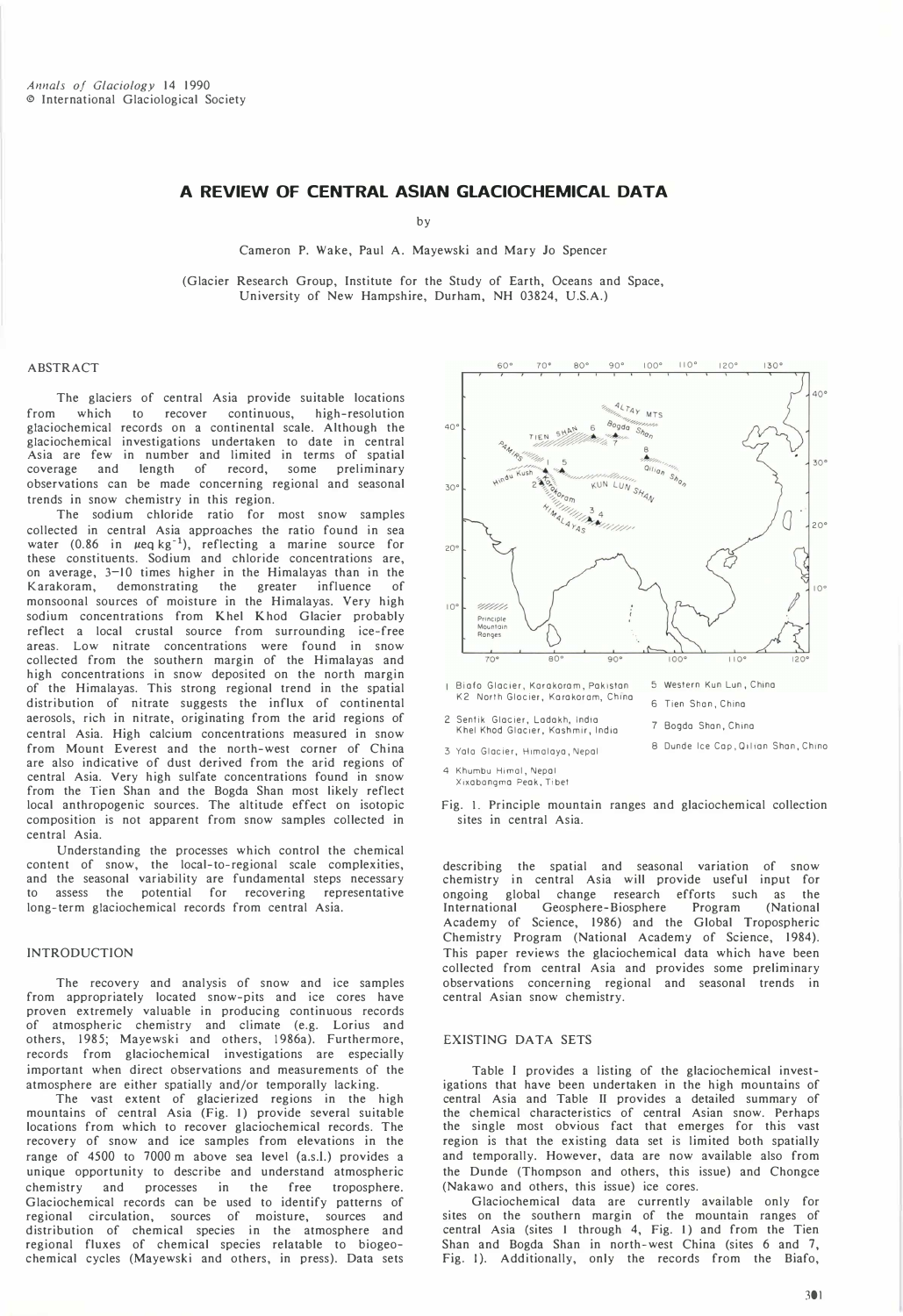#### Wake and others: Review of Central Asian glaciochemical data

#### TABLE I. SUMMARY OF GLACIOCHEMICAL INVESTIGATIONS IN CENTRAL ASIA

| Location                                                   | Elevation<br>(m a.s.l.)    | Number of<br>samples | Type of<br>sample          | Period of<br>record            | References                                                   |
|------------------------------------------------------------|----------------------------|----------------------|----------------------------|--------------------------------|--------------------------------------------------------------|
| Karakoram<br>Biafo Glacier<br>K <sub>2</sub> North Glacier | $4650 - 5520$<br>4440/5320 | 198<br>83            | $snow - pits$<br>2 cores   | $1983 - 86$<br>??              | Wake (1987, 1989,<br>unpublished)                            |
| Western Himalaya<br>Sentik Glacier                         | 4908                       | 104                  | core                       | $1962 - 80$                    | Mayewski and others<br>$(1984)$ ; Lyons and                  |
| Khel Khod Glacier                                          | 4695                       | 19                   | core                       | $1977 - 79$                    | Mayewski (1983)<br>Mayewski and others<br>(1981)             |
| Dunagiri                                                   | $4400 - 6050$              | 16                   | surface snow               | 8/78                           | Niewodniczanski and<br>others (1981)                         |
| Central Himalaya<br>Yala Glacier<br>Xixabangma peak        | 5400<br>5850               | 55<br>6              | core<br>fresh snow         | $~10$ years<br>5/84            | Watanabe and others (1984)<br>Mayewski and others<br>(1986b) |
| Mt. Everest                                                | $5600 - 7100$              | 120                  | fresh snow                 | $4/86 - 5/86$                  | Spencer (unpublished);<br>Jenkins and others (1987)          |
| Kumjung village<br>Kongma Glacier                          | 3900<br>5650               | 6<br>12              | surface snow<br>snow cliff | $12/82 - 1/83$<br>$?? - 11/74$ | Davidson and others (1986)<br>Wushiki (1977a)                |
| Western Kun Lun<br>Chongce Ice Cap                         | 6130/6366                  | ??                   | 2 cores                    | $\sim$ 30/60 years             | Nakawo and others (1990)                                     |
| Tien Shan<br>Urumqi R.-Glac. 1 3450-4110                   |                            | 37                   | surface snow               | $9/88 - 4/89$                  | Wake and Mayewski (in                                        |
| Bogda Feng                                                 | 1940-3550                  | 38                   | surface snow               | $9/88 - 4/89$                  | preparation)<br>Wake and Mayewski (in<br>preparation)        |
| Oilian Shan<br>Dunde Ice Cap                               | 5250-5400                  | 60                   | snow-pits                  | $1981 - 86$                    | Thompson and others<br>(1988)                                |
| Dunde Ice Cap                                              | 5450                       | ??                   | 3 cores                    | ??                             | Thompson and others<br>(1989)                                |

Sentik, Khel Khod and Yala glaciers extend for more than one year (Table Ill). Snow chemistry data recovered from the other southern margin areas (i.e. Kumjung village, Mount Everest and Xixabangma peak) represent samples of an individual, or a series of individual snowfall events covering a rather short period of time (i.e. less than one month). In addition, the types of chemical species and stable isotopes analyzed differ between studies, limiting comparison among the investigations.

#### SAMPLE LOCATIONS

The glaciochemical sample locations listed in Table II fall into three broad climatic zones. The Biafo, Khel Khod and Sentik glaciers are characterized by precipitation sources from both the west and the south. In this region, snow accumulation increases toward the west as a result of increasing influence of precipitation derived from westerly moisture sources. The upper Biafo Glacier consists mainly of extensive open and gently sloping accumulation areas<br>covering over 500 km<sup>2</sup>. The percentage of ice-free area surrounding the accumulation zone is minimal. Glaciochemical samples were collected from snow-pits excavated from 4650 to 5520 m a.s.1. The aspect of these collection sites varied from east to south to west. The northward-facing Sentik Glacier is one of several glaciers emanating from the Nun Kun Plateau (325 km<sup>2</sup>). While the plateau is largely ice-covered, extensive areas surrounding the plateau are ice-free. Khel Khod Glacier is one of several relatively small  $\left($ <10 km<sup>2</sup>) glacier basins in Kashmir. It faces south-westward and is surrounded by ice-free areas.

Sample collection sites in the central Himalayas, including Yala Glacier, Xixabangma peak, Mount Everest and Kumjung village are characterized by a monsoonal maritime type of climate (Li and Xu, 1980). This region experiences heavy precipitation during the summer<br>monsoonal period. Yala Glacier covers an area of 2.6 km<sup>2</sup>, flows in a north-easterly direction, and is surrounded by extensive ice-free areas. Fresh snow samples from Xixabangma peak and Mt. Everest were collected from relatively high elevation sites (6300 m and 5600-7100 m a.s.l., respectively) on the north side of the mountain, in an elevation band where perennial snow and ice dominate. The Kumjung village fresh snow samples were collected at a much lower elevation (4900 m a.s.l.) adjacent to a small village.

The Tien Shan and Bogda Shan mountains in north-west China experience an inland continental climate. Moisture is derived primarily from the west and the north (Li and Xu, 1980). Both Glacier No. I at the headquarters of the Urumqi River and Bogda Feng Glacier are small  $(<2 \text{ km}^2)$ , and surrounded by extensive ice-free areas.

The preservation of chemical records in snow and ice deposited in high altitude/low-mid latitude glaciers depends upon glacier basin morphology and local meteorological conditions. Sample locations which are removed from the effects of avalanches, little affected by redistribution of snow by the wind, experience low mean annual temperatures, and high rates of annual snow accumulation are most likely to develop relatively undisturbed glaciochemical records. A qualitative assessment of the degree of post-depositional alteration of snow and ice samples collected in central Asia appears in Table IV.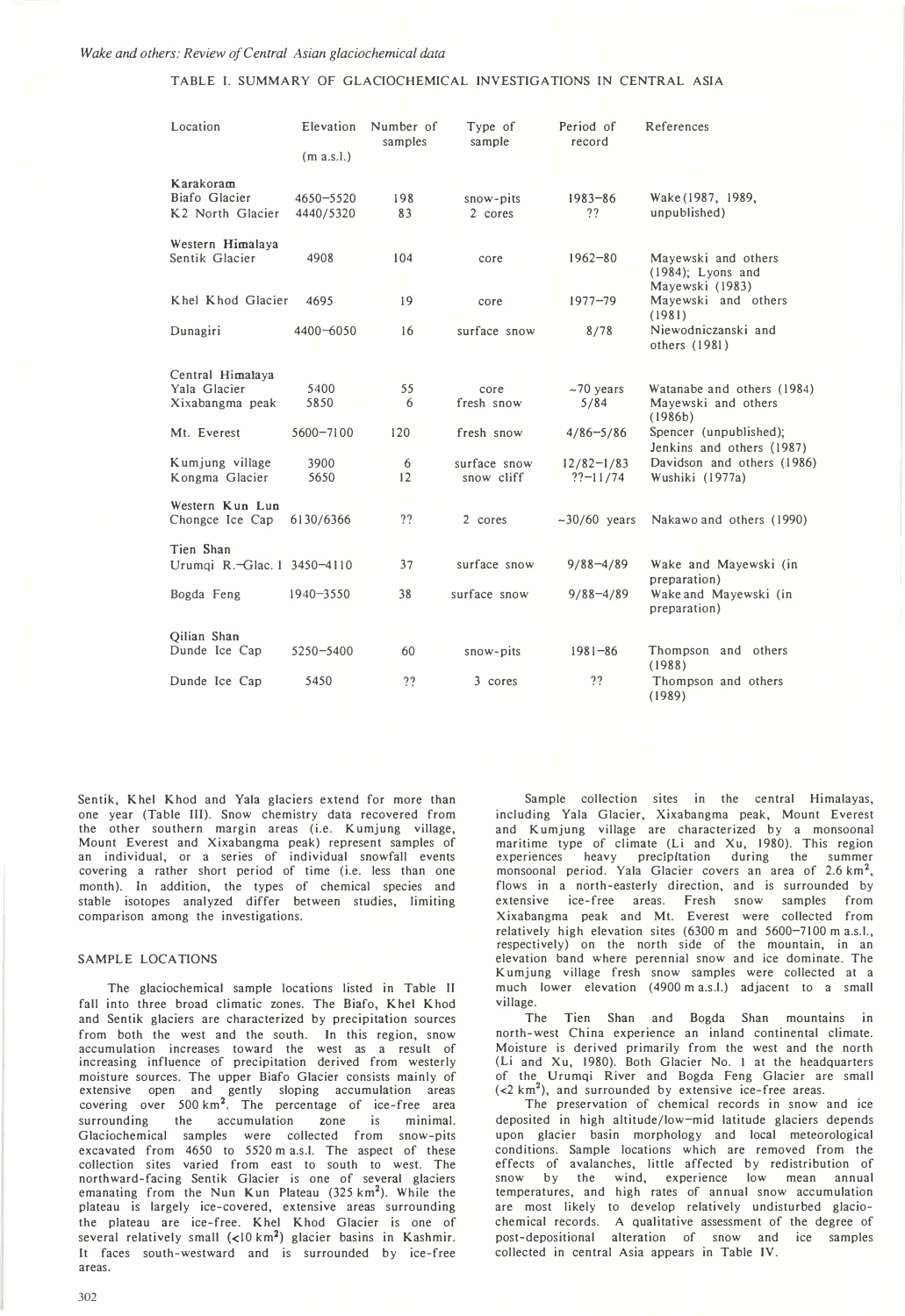TABLE H. DETAILED SUMMARY OF CHEMICAL CHARACTERISTICS OF CENTRAL ASIAN SNOW. For references see Table I

|          |                                             | <b>Biafo</b><br>Glacier            | Sentik<br>Glacier         | Khel Khod<br>Glacier      | Glacier                                                            | Yala Xixabangma<br>peak  | $E$ verest $*$             | Kumjung<br>village                                        | Tien<br>Shan               | Bogda<br>Shan              |
|----------|---------------------------------------------|------------------------------------|---------------------------|---------------------------|--------------------------------------------------------------------|--------------------------|----------------------------|-----------------------------------------------------------|----------------------------|----------------------------|
|          | No. of samples                              | 198                                | 104                       | 19                        | 55                                                                 | 6                        | 120                        | 6                                                         | 51                         | 26                         |
|          | $Ca2+ min$<br>max<br>mean<br>std. dev.      |                                    |                           |                           |                                                                    | $\overline{\phantom{0}}$ | 1.5<br>176<br>32.1<br>32.2 | $\qquad \qquad -$<br>-<br>19.0<br>-                       | 9.2<br>332<br>60.7<br>77.7 | 5.1<br>405<br>66.7<br>86.5 |
| $Na+$    | min<br>max<br>mean<br>std. dev.             | 0.1<br>27<br>1.1<br>2.2            | 0.03<br>28<br>3.0<br>4.1  | 0.1<br>79<br>15.6<br>22.5 | $\overline{\phantom{m}}$<br>10.9<br>9.6                            | 2.2<br>12<br>5.2<br>4.0  | 0.1<br>83<br>7.5<br>14.2   | -<br>-<br>3.9                                             | 0.6<br>316<br>27.9<br>65.5 | 0.4<br>604<br>44.0<br>120  |
| $CI^{-}$ | min<br>max<br>mean<br>std. dev.             | 0.1<br>11<br>1.1<br>1.1            | 0.5<br>30<br>3.0<br>4.7   | —                         | $\overline{\phantom{0}}$<br>$\overline{\phantom{m}}$<br>9.9<br>7.3 | 1.9<br>15<br>5.3<br>4.9  | 0.2<br>64<br>6.1<br>8.8    | $\qquad \qquad -$<br>-<br>$\overline{\phantom{0}}$<br>-   | 0.5<br>74<br>9.3<br>16.4   | 0.5<br>86<br>9.0<br>15.7   |
|          | $NO_3^-$ min<br>max<br>mean<br>std. dev.    | 0.1<br>12<br>2.9<br>2.0            | 0.1<br>4.4<br>1.4<br>1.0  |                           | -<br>$\overline{\phantom{0}}$<br>2.1<br>1.6                        | 2.7<br>9<br>6.3<br>2.7   | 1.3<br>18<br>4.5<br>2.7    | -<br>$\overline{\phantom{m}}$<br>4.7<br>-                 | 1.1<br>13<br>3.7<br>2.7    | 1.1<br>16<br>6.0<br>3.5    |
|          | $SO_4^{2-}$ min<br>max<br>mean<br>std. dev. | 0.1<br>12<br>2.2<br>1.9            |                           |                           | -<br>-<br>4.8<br>4.4                                               | 1.9<br>12<br>7.7<br>4.6  | 0.6<br>39<br>5.7<br>5.4    | $\qquad \qquad -$<br>$\overline{\phantom{a}}$<br>2.9<br>- | 2.0<br>187<br>23.3<br>40.9 | 5.0<br>557<br>51.1<br>102  |
|          | $SiO2$ min<br>max<br>mean<br>std. dev.      | -<br>$\overline{\phantom{0}}$<br>- | 0.01<br>97<br>7.1<br>14.0 | 0.05<br>12<br>2.8<br>3.3  |                                                                    |                          | 0.04<br>3.4<br>0.5<br>0.5  | -                                                         |                            |                            |
|          | Na: Cl mean                                 | 0.88                               | 1.24                      |                           | 1.08                                                               | 1.05                     |                            |                                                           | 2.3                        | 2.6                        |

Calcium, sodium, chloride, nitrate and sulfate concentrations in  $\mu$ eq kg<sup>-1</sup>; reactive silicate concentration in  $\mu$ mol kg<sup>-1</sup>; Na: Cl ratio in  $\mu$ eq kg<sup>-1</sup> (in sea water Na: Cl ratio is equal to 0.86).

\* These data correspond to the full 120 samples analysed and not to the 100 samples presented by lenkins and others (1987).

# TABLE III. TEMPORAL EXTENT OF ION CONCENTRATION RECORDS RECOVERED FROM CENTRAL ASIAN GLACIERS

Period of  $record - ion$  concentrations

Location\* Biafo Glacier 1960- 70 71 72 73 74 75 76 77 78 79 80 81 82 83 84 85 86 87 88 89

| <b>DIATO GRUPI</b> |             |   |
|--------------------|-------------|---|
| Sentik Glacier     |             |   |
| Khel Khod          |             |   |
| Glacier            |             |   |
| Yala Glacier       | $(-1910) <$ |   |
| Xixabangma         |             |   |
| peak               |             |   |
| Mt. Everest        |             |   |
| $(N \text{ side})$ |             | - |
| Kumjung            |             |   |
| village            |             | - |
| Tien Shan          |             |   |
|                    |             |   |

• Only eight of the investigations listed in Table I have published ion concentration data.

## DISCUSSION

Although the glaciochemical investigations undertaken to date are few in number and limited in terms of spatial coverage and length of record, some preliminary observations can be made concerning regional and temporal trends in snow chemistry and their importance in improving our understanding of regional atmospheric circulation and atmospheric chemistry in central Asia. Figure 2 illustrates the mean concentrations of sodium, chloride, nitrate and sulfate in snow collected from the mountains in central Asia. The columns in the histograms, from left to right, are

roughly arranged west to east (except for the Tien Shan and Bogda Shan sample locations). In interpreting the data, more weight is given to the glaciochemical data recovered from the Biafo and Sentik glaciers since the records from these two regions extend for more than one year and were recovered from areas that experienced minimal postdepositional alteration, and since sodium, chloride and nitrate concentrations were determined for both studies.

Both sodium and chloride show strong regional trends with the lowest values in the Karakoram, and progressively higher values toward the south-east. This regional trend<br>clearly demonstrates the increased influence of demonstrates the increased influence of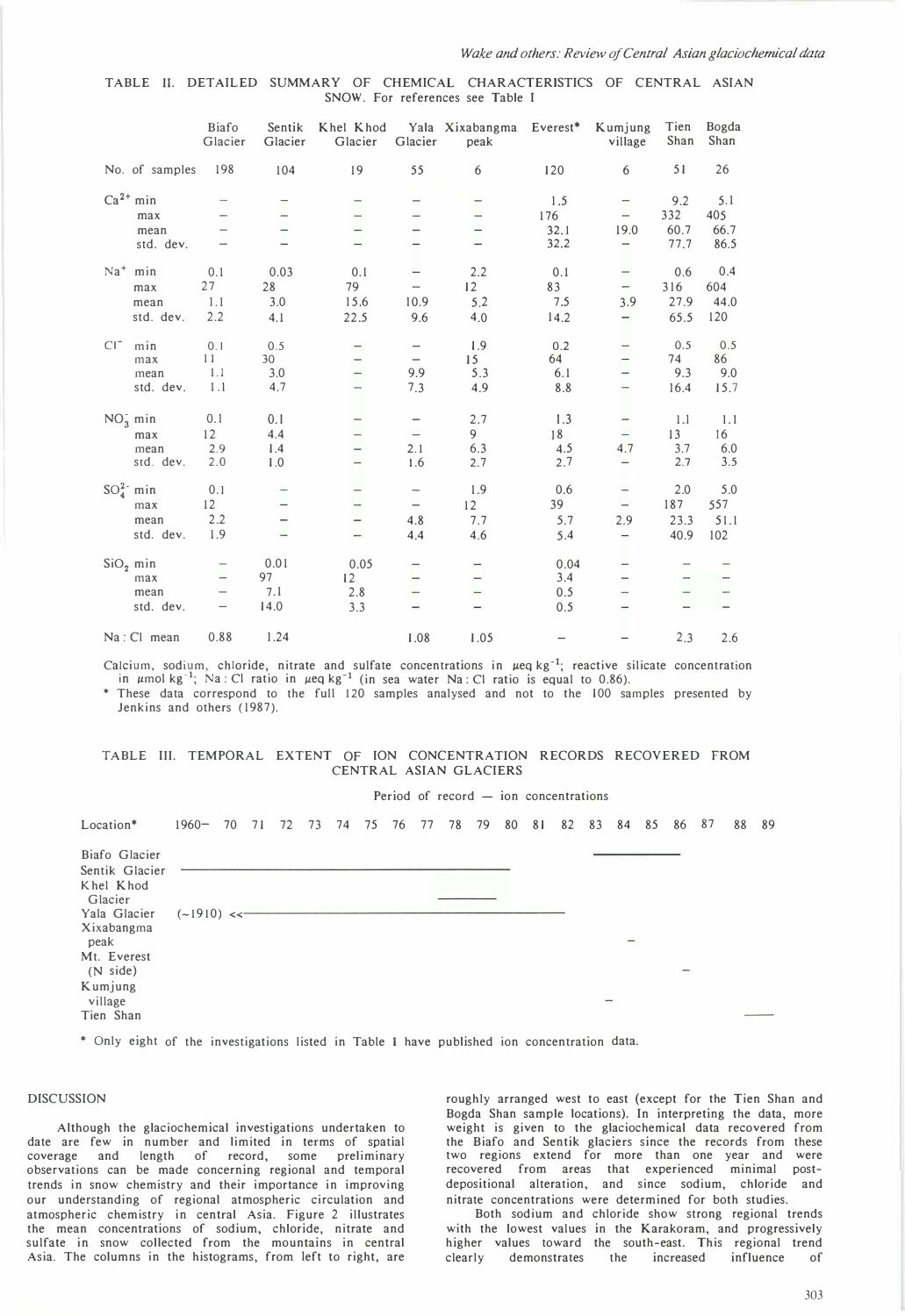## TABLE IV. PHYSICAL PARAMETERS AFFECTING QUALITY OF GLACIOCHEMICAL SAMPLES COLLECTED IN CENTRAL ASIA

| Location             | Morphology of<br>collection site | Elevation     | Mean annual<br>temperature | Annual<br>accumulation | wind   | Relative influence of:<br>avalanches | meltwater<br>infiltration | Type of sample               |  |
|----------------------|----------------------------------|---------------|----------------------------|------------------------|--------|--------------------------------------|---------------------------|------------------------------|--|
|                      |                                  | $m$ a.s.l.    | $C^*$                      | m w.e.                 |        |                                      |                           |                              |  |
| <b>Biafo</b>         | acc. basin                       | $4650 - 5520$ | $-4.5***$                  | $0.9 - 2.5$            | $\log$ | none                                 | low                       | snow-pits                    |  |
| K <sub>2</sub> North | acc. basin                       | 5320          | -                          |                        | low    | high                                 | high                      | ice core                     |  |
| Sentik               | acc. basin                       | 4908          | $-3.0$                     | 0.62                   | low    | none                                 | low                       | ice core                     |  |
| Khel Khod            | circ glacier                     | 4695          |                            | 0.48                   | low    | low                                  | low-med                   | ice core                     |  |
| Dunagiri             | ridge                            | 4400 6050     | -                          | -                      | $\log$ | none                                 | low                       | fresh snow only <sup>+</sup> |  |
| Yala Glacier         | acc. basin                       | 5400          | 0.0                        | 0.60                   | 7      | $\overline{?}$                       | high                      | ice core                     |  |
| Xixabangma           | acc. zone                        | 5850          |                            |                        | low    | none                                 | low                       | fresh snow only <sup>+</sup> |  |
| Everest              | acc. zone                        | $5600 - 7100$ |                            | -                      | low    | low                                  | low                       | fresh snow only <sup>+</sup> |  |
| Kumjung              | near village                     | 3900          |                            | —                      | low    | low                                  | low                       | fresh snow only <sup>+</sup> |  |
| Kongma               | ice cliffs                       | 5650          |                            | 0.58                   | 7      | 7                                    | med-high                  | ice cliff                    |  |
| Tien Shan            | acc. basin                       | $3450 - 4110$ | $-5.4***$                  | 0.43                   | low    | low                                  | low                       | winter snow only             |  |
| Dunde                | ice cap                          | $5250 - 5400$ | $-5.4$                     | 0.20                   | ?      | low                                  | $low$ – med               | snow-pits/ice core           |  |

\* from -10 m bore hole temperature measurements.

\*\* measured at 5450 m.

\*\*\* from meteorological records at 3590 m.

+ collected within 24 hours of snowfall.



Fig. 2. Comparison of mean ion concentrations of snow collected in central Asia. The columns, from left to right, are arranged roughly west to east (except for the Tien Shan and Bogda Shan sample locations).

monsoon-derived moisture in the Himalayas when compared with the Karakoram. Seasonal signals apparent in records from the Karakoram (Wake 1989, unpublished) and western Himalaya (Mayewski and others, 1984) are characterized by relatively higher concentrations of sodium and chloride in summer strata. This is indicative of the influx of moisture derived from the Arabian Sea which is then transported to the mountains by summer monsoonal circulation. Winter strata are characterized by overall lower concentrations of sodium and chloride, reflecting moisture derived from distant marine sources such as the Mediterranean Sea and/or Atlantic Ocean. The sodium: chloride ratios for samples collected from the Biafo and Sentik glaciers, Xixabangma peak and Mount Everest (Table 11) approach the ratio found in sea water (0.86 in  $\mu$ eq kg<sup>-1</sup>). Thus, most of the sodium and chloride entering the region is derived from marine sources. The slightly higher sodium: chloride ratio for the Sentik Glacier samples implies an additional source of sodium. Snow from Sentik Glacier is also characterized by high concentrations of reactive silicate (Table 11). The elevated sodium and reactive silicate values suggest inputs of crustally-derived material. The very high sodium values observed in samples from Khel Khod Glacier cannot easily be interpreted in terms of a regional trend as they most likely reflect a local crustal source from surrounding icefree areas. The high sodium and chloride concentrations of snow from the Tien Shan and the Bogda Shan most likely represent an input of sodium- and chloride-rich dust originating from the extensive evaporite deposits to the north and west of these mountain ranges.

Low nitrate concentrations were found in snow collected from the southern margin of the Himalayas (Sentik and Yala glaciers) and high concentrations in snow deposited on the northern margin of the Himalayas (Biafo Glacier, Xixabangma peak and Mount Everest). This strong regional trend in the spatial distribution of nitrate suggests the influx of terrestrial dust, rich in nitrate, originating from the extensive arid regions of central Asia. From an analysis of nitrate values in snow around the world, Lyons and others (in press) found that aerosols derived from that aerosols derived from continental interiors tend to be rich in nitrate. In addition, snow samples from Mount Everest and the north-west corner of China show extremely high calcium concentrations (Table 11), indicative of dust derived from the arid regions of central Asia.

#### Sulfate values are approximately 2 to 3 times higher in  $\mathbb{R}$  to 3 times higher in  $\mathbb{R}$  to 3 times higher in  $\mathbb{R}$  to 3 times higher in  $\mathbb{R}$  to 3 times higher in  $\mathbb{R}$  to 3 times higher in  $\mathbb{R}$  to 3 ti

samples collected from Yala Glacier, Kumjung village, Xixabangma Peak, and Mt. Everest compared to samples from Biafo Glacier. Excess sulfate (non sea-salt) accounts for 90-95% of the total sulfate measured at all five sites. The elevated sulfate concentration in these samples could be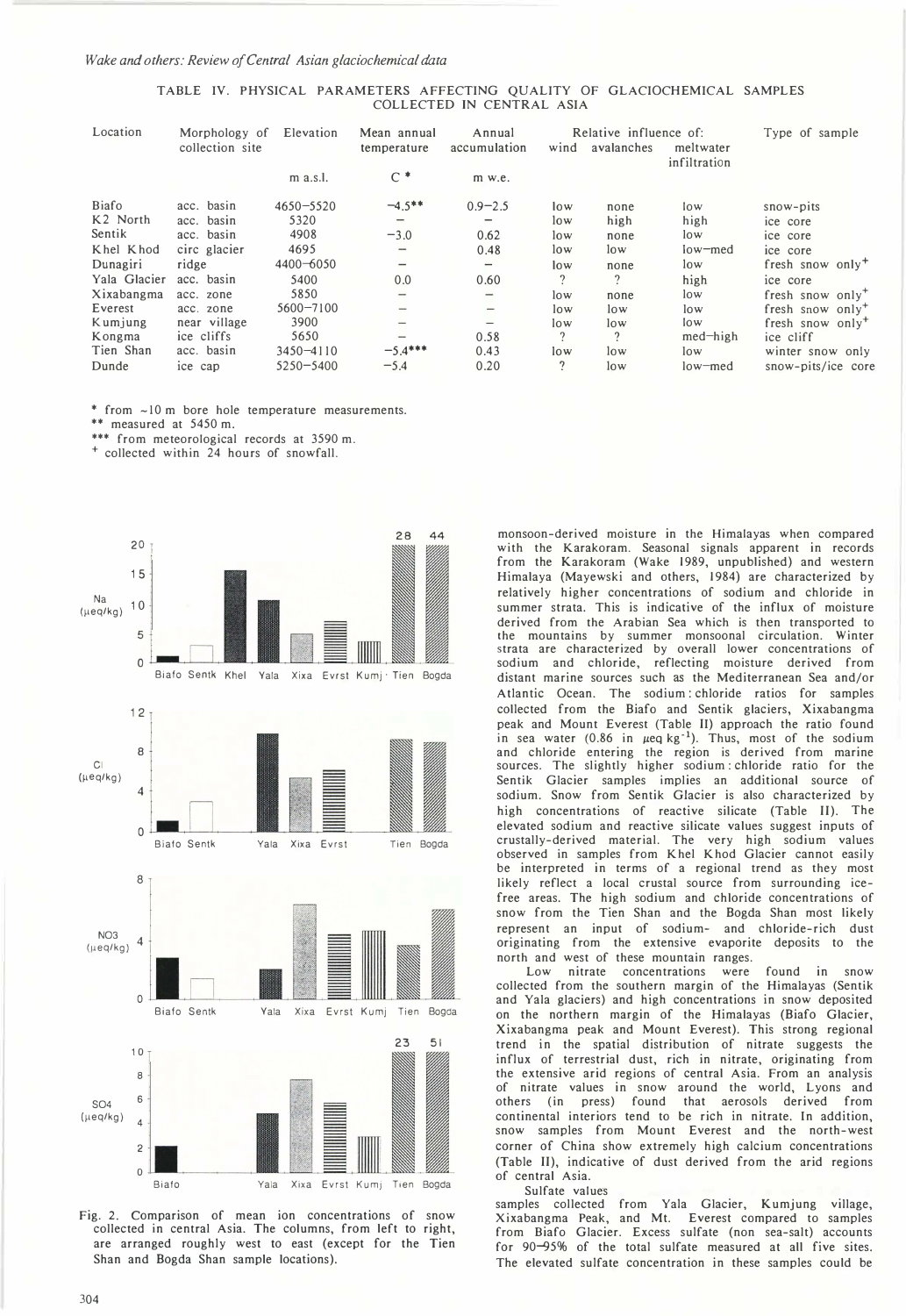a)

Mean values representing more than one year of record





Fig. 3.  $\delta^{18}$ O values derived from central Asian snow plotted against elevation: upper plot represents mean values derived from more than one year of record; lower plot represents individual samples of surface snow collected over a range of elevations.

due to an influx of anthropogenic emissions from the Indian subcontinent, transported to the Himalayas with monsoonal circulation. However, Mayewski and Lyons (1983) suggest that monsoonal air masses tend to dominate at lower elevations with more pristine air aloft. The calcium: sulfate ratio in snow from Mt. Everest is 0.17, suggesting that about one-fifth of the calcium and sulfate could enter the region in the form of gypsum-rich  $(CaSO_4 \cdot 2H_2O)$  dust from<br>the arid regions of central Asia. Very high sulfate the arid regions of central Asia. Very concentrations found in snow from the Tien Shan and Bogda Shan most likely reflect local anthropogenic sources (Wake and Mayewski, in preparation).

Strong seasonal signals are present in  $\delta^{18}O$  records from both the Sentik (Mayewski and others, 1984) and Biafo (Wake, 1987, 1989, unpublished) glaciers, and have proven very useful in identifying seasonal stratigraphy. Strong<br>seasonal variations of  $\delta D$  values were observed in seasonal variations of 8D precipitation collected in the Khumbu Himal; low 8D values occurring in summer monsoonal rains are caused by removal of the heavy isotopic component in steady monsoon rains as<br>they track across the Indian subcontinent (Wushiki, across the Indian subcontinent (Wushiki, 1977a, b). 6 180 values derived from longer term records (i.e. greater than one year) and from individual samples of surface snow collected over a range of elevations, albeit from a limited number of sites, show no apparent trend with elevation (Fig. 3). This is not surprising as factors other than temperature, such as transport history and local meteorological conditions, can strongly affect the isotopic composition of snow in mountain areas (Niewodniczanski



Fig. 4. 180 values derived from central Asian snow plotted against mean annual temperature.

and others, 1981; Grootes and others, 1989). There exists a good relationship between mean annual temperature and 6 180 values for samples collected from Biafo, Sentik and Yala glaciers (Fig. 4). On the other hand, the Dunde Ice Cap experiences a very different climatic regime as it lies in the centre of a very arid region of central Asia. It is classified as an inland continental glacier (Li and Xu, 1980), with a net annual accumulation of 0.2 m w.e. This might explain the poor relationship with the Biafo and Sentik data.

#### CONCLUSIONS AND PERSPECTIVES

While limited in spatial and temporal distribution, the glaciochemical data thus far collected reveal local and regional trends, including a marine influence (sodium and chloride), a local crustal dust influence (sodium and reactive silica), a regional dust influence (nitrate and calcium) and an anthropogenic influence (sulfate) on snow deposited in central Asia.

As our knowledge of central Asian snow chemistry evolves, it is apparent that new programs ought to incorporate analyses of a wider variety of chemical species in order to determine the relative importance of various sources (e.g. marine, crustal, biogenic, anthropogenic, volcanic). For example, marine sulfate could be quantified by measuring methyl sulfonic acid. Inputs from the arid regions of central Asia and local crustal debris could be identified by measuring the aluminium, sodium, calcium, magnesium, reactive silica and iron content of the samples. A potential volcanic source of sulfate could be identified by looking at microparticle, chloride and fluoride concentrations, and sulfur isotope ratios. The remaining excess sulfate would most likely be due to anthropogenic activity. Anthropogenic influence could be quantified by analyzing the snow for such constituents as ammonium, nitrogen and sulfur isotopes, and various trace metals. Stratospheric versus tropospheric inputs can be distinguished using 7Be as a tracer. In addition, we must also improve our understanding of the air/snow fractionation processes which dominate in the different climatic regimes of the area. We are in the process of developing this type of data set for snow samples collected from selected sites throughout central Asia.

The glaciochemical record in central Asian glaciers represents an extremely valuable, yet virtually untapped, resource. However, depending upon the sample location, glaciochemical records recovered from central Asian glaciers could potentially be swamped by high levels of marine, continental dust and/or anthropogenic inputs; a problem less prevalent in polar regions. Therefore, understanding the processes which control the chemical content of snow, the local to regional scale complexities, and the seasonal variability are fundamental steps necessary in order to assess the potential for recovering representative long-term glaciochemical records from central Asia.

#### REFERENCES

- Davidson, c.I., S.F. Lin, I.F. Osborn, M.R. Pandey, R.A. Rasmussen, and M.A.K. Khalil. 1986. Indoor and outdoor air pollution in the Himalayas. Environ. Sci. Technol., 20(6), 561-567.
- Grootes, P.M., M. Stuiver, L.G. Thompson, and E. Mosley-Thompson. 1989. Oxygen isotope changes in tropical ice, Quelccaya, Peru. J. Geophys. Res., 94(D1), 1187-1194.
- Ienkins, M.D., 1.1. Drever, R.G. Reider, and T. Buchanan. 1987. Chemical composition of fresh snow on Mount Everest. 1. Geophys. Res., 92(D9), 10,999-11,002.
- Li Jijun and XU Shuying. 1980. The distribution of glaciers on the Qinghai-Xizang plateau and its relationship to atmospheric circulation. In Miller, K.J., ed. The International Karakoram Project. Vol. 1. Cambridge, etc., Cambridge University Press, 84-93.
- Lorius, C., and 6 others. 1985. A 150,OOO-year climatic record from Antarctic ice. Nature, 316(6029), 591-596.
- Lyons, W.B. and P.A. Mayewski. 1983. Nitrate plus nitrite concentrations in a Himalayan ice core. Geophys. Res. Lett., 10(12), 1160-1163.